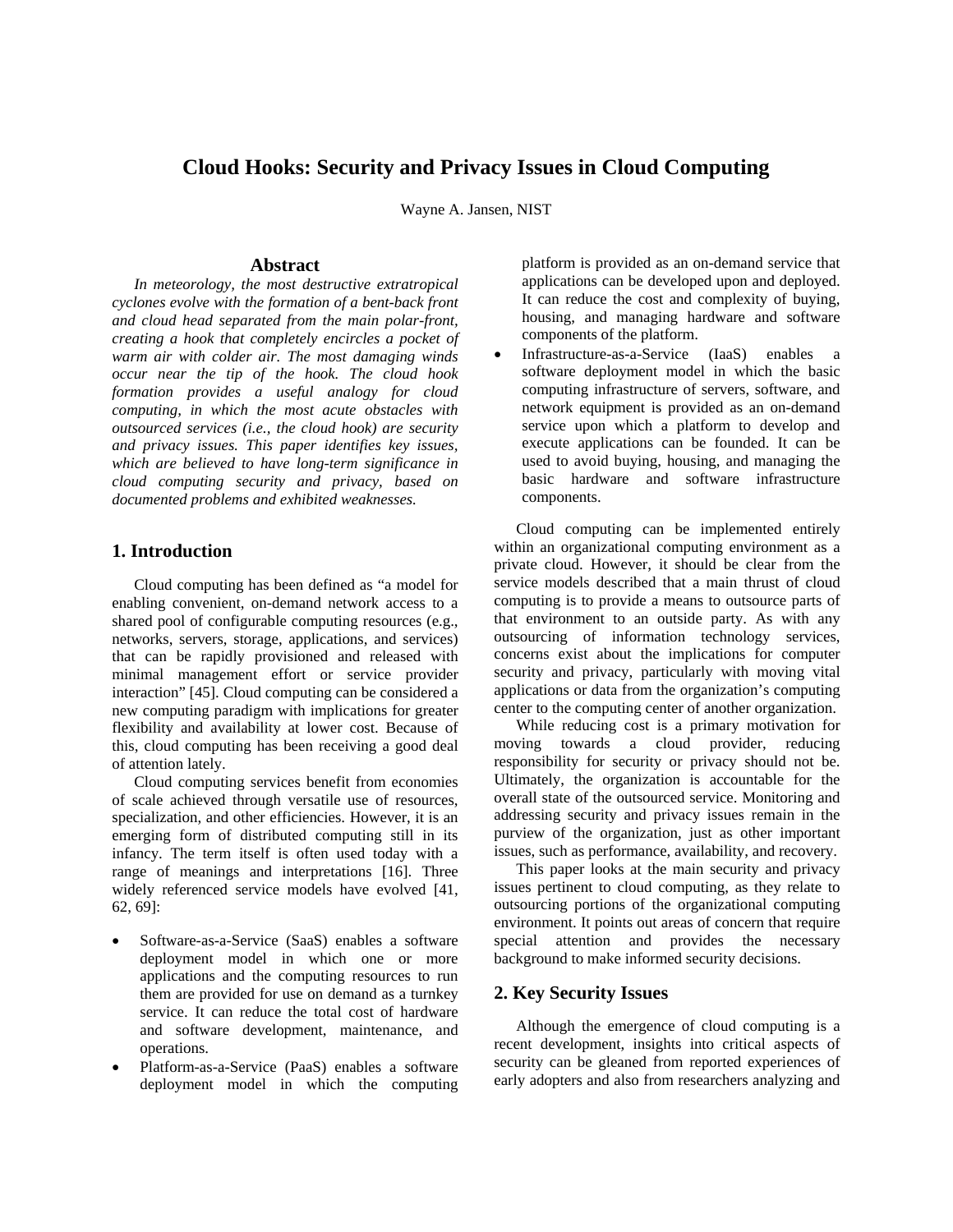experimenting with available service provider platforms and associated technologies. The sections that follow highlight security-related issues that are believed to have long-term significance for cloud computing. Where possible, examples are given of problems previously exhibited to illustrate the issue.<sup>[1](#page-1-0)</sup>

The issues are organized into several general categories: trust, architecture, identity management, software isolation, data protection, and availability. Because cloud computing has grown out of an amalgamation of technologies, including service oriented architecture, virtualization, Web 2.0, and utility computing, many of the security issues involved can be viewed as known problems cast in a new setting. Nevertheless, it represents a thought-provoking paradigm shift that goes beyond conventional norms in de-perimeterizing the organizational infrastructure—*at the extreme, displacing applications from one organization's infrastructure to the infrastructure of another organization, where the applications of potential adversaries may also operate*.

### **3. Trust**

 $\overline{a}$ 

Under the cloud computing paradigm, an organization relinquishes direct control over many aspects of security and, in doing so, confers an unprecedented level of trust onto the service provider.

**Insider Access.** Data processed or stored outside the confines of an organization, its firewall, and other security controls bring with it an inherent level of risk. The insider security threat is a well-known issue for most organizations and, despite the name, applies as well to outsourced cloud services [4, 37]. Insider threats go beyond those posed by current or former employees to include organizational affiliates, contractors, and other parties that have received access to an organization's networks, systems, and data to carry out or facilitate operations. Incidents may involve various types of fraud, sabotage of information resources, and theft of information. Incidents may also be caused unintentionally.

Moving data and applications to an external cloud computing environment expands the insider security risk not only to the service provider's staff, but also potentially among other customers using the service. For example, an internal denial of service attack against the Amazon Elastic Compute Cloud (EC2) was demonstrated that involved a service user creating an initial 20 accounts and launching virtual machine instances for each, then using those accounts to create an additional 20 accounts and machine instances in an

iterative fashion to grow and consume resources exponentially [60].

**Composite Services.** Cloud services themselves can be composed through nesting and layering with other cloud services. For instance, a SaaS provider could build its services upon those of a PaaS or IaaS cloud. Cloud service providers that subcontract some services to third-party service providers should raise concerns, including the scope of control over the thirdparty, the responsibilities involved, and the remedies and recourse available should problems occur. Trust is often not transitive, requiring that third-party arrangements be disclosed in advance of reaching an agreement with the service provider, and that the terms of these arrangements are maintained throughout the agreement or until sufficient notification can be given of any anticipated changes.

Liability and performance guarantees can become a serious issue with composite cloud services. The Linkup, an online storage service that closed down after losing access to a significant amount of data from its 20,000 customers, illustrates such a situation. Because another company, Nirvanix, hosted the data for The Linkup, and yet another, Savvis, hosted its application and database, direct responsibility for the cause of the failure was unclear [1].

**Visibility.** Migration to cloud services relinquishes control to the service provider for securing the systems on which the organization's data and applications operate. To avoid creating gaps in security, management, procedural, and technical controls must be applied commensurately with those used for internal organizational systems. The task is formidable, since metrics for comparing the security of two computer systems are an ongoing area of research [27]. Moreover, network and system level monitoring by the user is generally outside the scope of most service arrangements, limiting visibility and the means to audit operations directly. To ensure that policy and procedures are being enforced throughout the system lifecycle, service arrangements should contain some means for gaining visibility into the security controls and processes employed the service provider, as well as their performance over time.

**Risk Management.** With cloud-based services, some subsystems or subsystem components are outside of the direct control of the organization that owns the information and authorizes use of system. Many people feel more comfortable with risk when they have more control over the processes and equipment involved. At a minimum, a high degree of control provides the option to weigh alternatives, set priorities, and act decisively in the best interest organization when faced with an incident. In choosing between an in-house

<span id="page-1-0"></span><sup>&</sup>lt;sup>1</sup> Certain commercial products and trade names are identified in this paper to illustrate technical concepts. However, it does not imply a recommendation or an endorsement by NIST.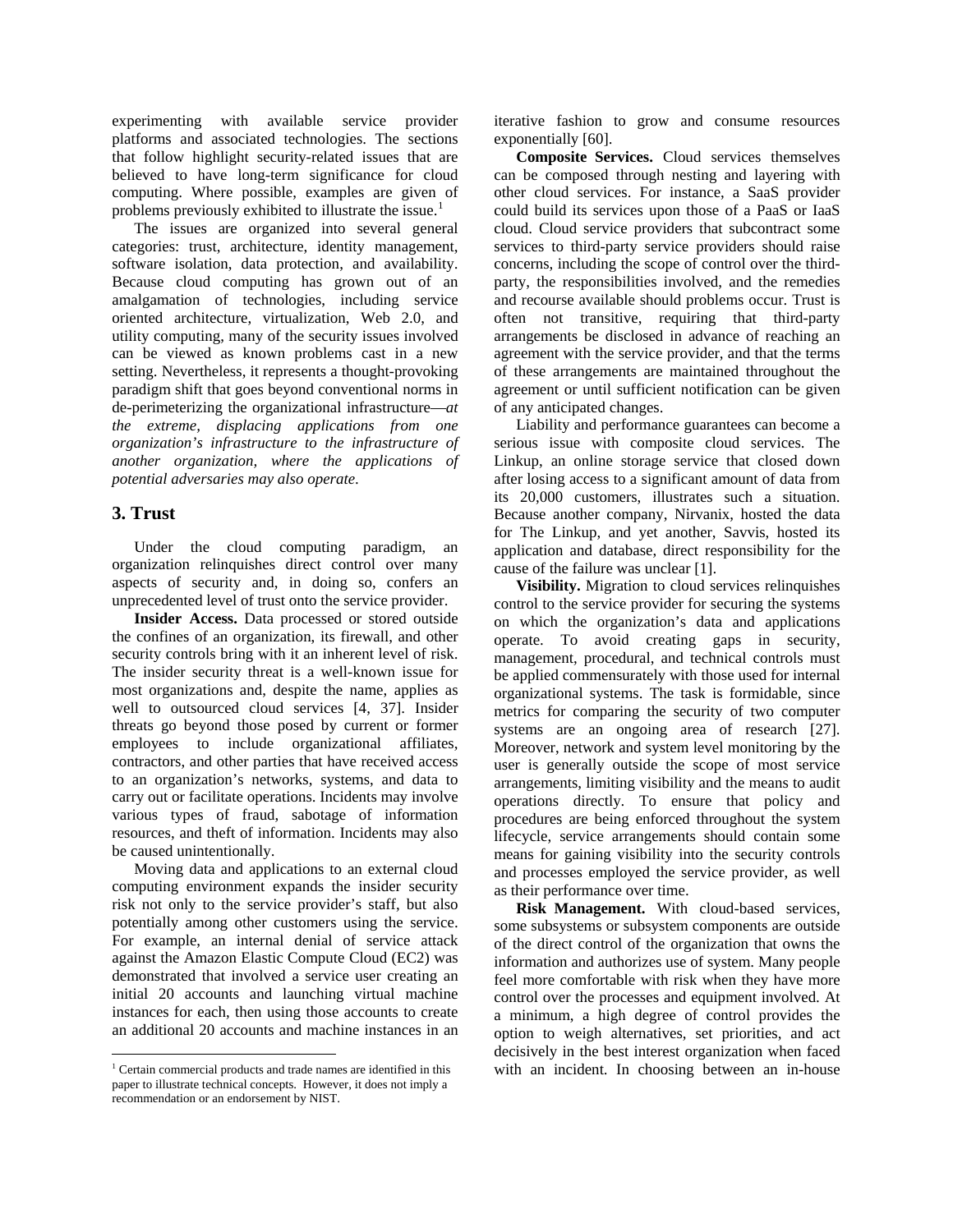solution and a cloud-based implementation, the associated risks need to be assessed in detail.

Assessing and managing risk in systems that use cloud services can be a challenge. Ideally, the level of trust is based on the amount of direct control the organization is able to exert on the external service provider with regard to employment of security controls necessary for the protection of the service and the evidence brought forth as to the effectiveness of those controls [29]. However, verifying the correct functioning of a subsystem and the effectiveness of security controls as extensively as with an organizational system may not be feasible, and the level of trust must be based on other factors.

### **4. Architecture**

The systems architecture of the software systems used to deliver cloud services comprises hardware and software residing in the cloud. The physical location of the infrastructure is determined by the service provider as is the implementation of reliability and scalability logic of the underlying support framework. Virtual machines (VMs) typically serve as the abstract unit of deployment and are loosely coupled with the cloud storage architecture. Applications are built on the programming interfaces of Internet-accessible services and typically involve multiple intercommunicating cloud components.

**Attack Surface.** A hypervisor or virtual machine monitor is an additional layer of software between an operating system and hardware platform, needed to operate multi-tenant VMs and applications hosted thereupon. Besides virtualized resources, the hypervisor normally supports other programming interfaces to conduct administrative operations, such as launching, migrating, and terminating VM instances. Compared with a non-virtualized implementation, the addition of a hypervisor causes an increase in the attack surface.

The complexity in VM environments can also be more challenging than their traditional counterpart, giving rise to conditions that undermine security [18]. For example, paging, checkpointing, and migration of VMs can leak sensitive data to persistent storage, subverting protection mechanisms in the hosted operating system. The hypervisor itself can also be compromised. A zero-day exploit in the HyperVM virtualization application purportedly led to the destruction of approximately 100,000 virtual serverbased Websites hosted at Vaserv.com [21].

**Virtual Network Protection.** Most virtualization platforms have the ability to create software-based switches and network configurations as part of the virtual environment to allow VMs on the same host to

communicate more directly and efficiently. For example, the VMware virtual networking architecture supports same-host networking in which a private subnet is created for VMs requiring no external network access. Traffic over such networks is not visible to the security protection devices on the physical network, such as network-based intrusion detection and prevention systems [63]. To avoid a loss of visibility and protection against intra-host attacks, duplication of the physical network protections may be required on the virtual network [55].

**Ancillary Data.** While the focus of protection is placed mainly on application data, service providers also hold significant details about the service users' accounts that could be compromised and used in subsequent attacks. While payment information is one example, other, more subtle information sources can be involved. For example, a database of contact information stolen from Salesforce.com, via a targeted phishing attack against an employee, was used to launch successful targeted email attacks against users of the service [36, 42]. The incident illustrates the need for service providers to promptly report security breaches occurring not only in the data it holds for its service users, but also the data it holds about them.

Another type of ancillary data is VM images. A VM image entails the software stack, including installed and configured applications, used to boot the VM into an initial state or the state of some previous checkpoint. Sharing VM images is a common practice in some cloud computing environments. Image repositories must be carefully managed and controlled to avoid problems. The provider of an image faces risks, since an image can contain proprietary code and data. An attacker may attempt to examine images to determine whether they leak information or provide an avenue for attack [66]. This is especially true of development images that are accidently released. The reverse may also occur—an attacker may attempt to supply a VM image containing malware to users of a cloud computing system [28, 66]. For example, researchers demonstrated that by manipulating the registration process to gain a first-page listing, they could readily entice cloud users to run VM images contributed to Amazon EC2 [60].

**Client-Side Protection.** A successful defense against attacks requires both a secure client and a secure Website infrastructure. With emphasis typically placed on the latter, the former can be easily overlooked. Web browsers, a key element for many cloud computing services, and the various available plug-ins and extensions for them are notorious for their security problems [34, 53, 54]. Moreover, many browser add-ons do not provide automatic updates, increasing the persistence of existing vulnerabilities.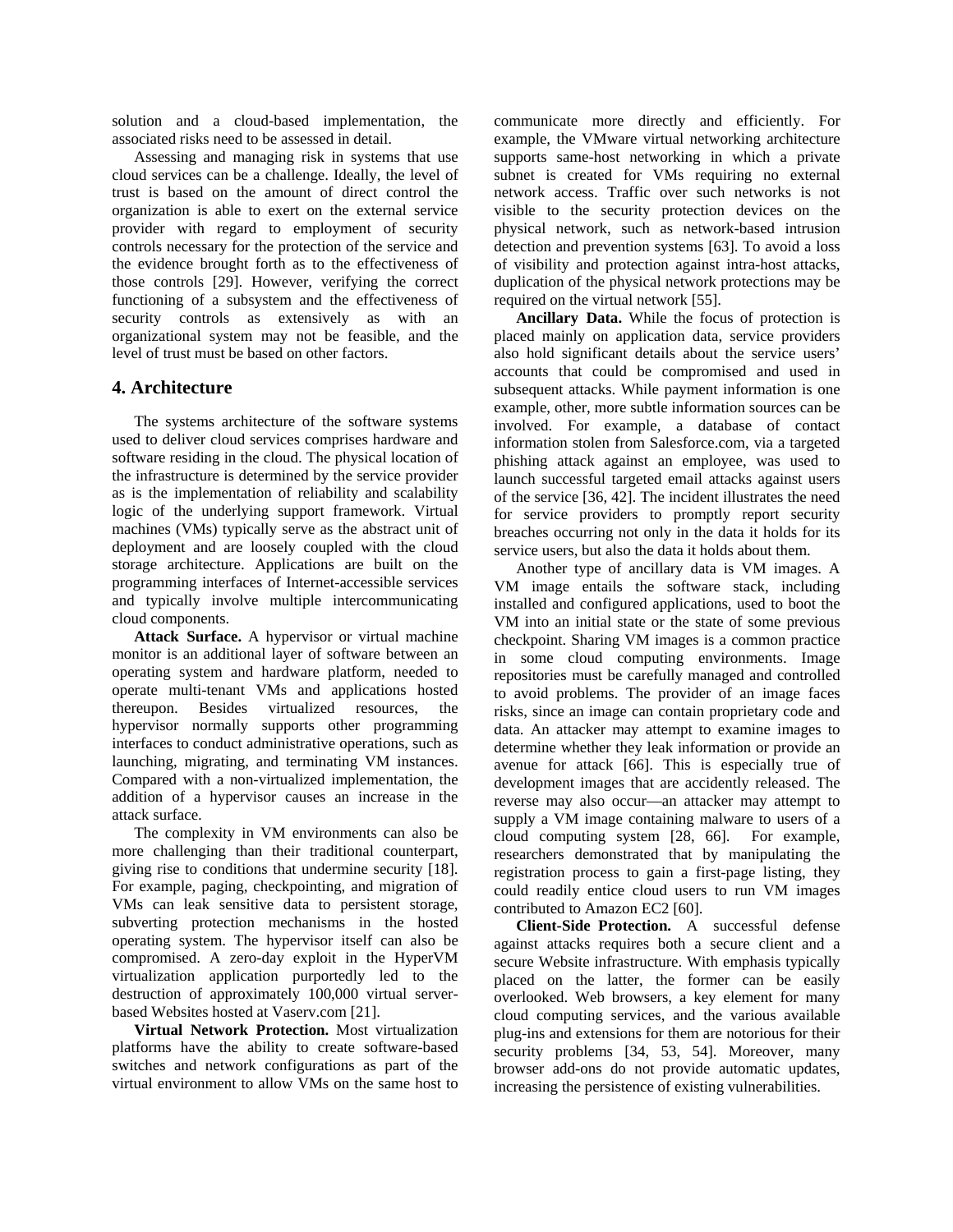The increased availability and use of social media, personal Webmail, and other publicly available sites also has associated risks that can impact the security of the browser, its underlying platform, and cloud service accounts negatively through social engineering attacks. For example, spyware reportedly installed in a hospital via an employee's Yahoo Webmail account sent out more than 1,000 screen captures containing financial and other confidential information to the originator before it was discovered [44]. Having a backdoor Trojan, keystroke logger, or other type of malware running on a client does not bode well for the security of the cloud or other Web-based services [15]. Organizations need to employ measures to secure the client side as part of the overall architecture. Banks are beginning to take the lead in deploying hardened browser environments that encrypt network exchanges and protect against keystroke logging [10, 11].

**Server-Side Protection.** Virtual servers and applications, much like their non-virtualized counterparts, need to be secured in IaaS clouds. Following organizational policies and procedures, hardening of the operating system and applications should occur to produce VM images for deployment. Care must also be taken to make adjustments for the virtualized environments in which the images run. For example, virtual firewalls can be used to isolate groups of VMs from other groups hosted, such as production systems from development systems or development systems from other cloud-resident systems. Carefully managing VM images is also important to avoid accidently deploying images containing vulnerabilities.

## **5. Identity Management**

Data sensitivity and privacy of information have increasingly become a concern for organizations, and unauthorized access to information resources in the cloud is a major issue. One reason is that an organization's identification and authentication framework may not naturally extend into the cloud and may require effort to modify the existing framework to support cloud services [6]. The alternative of having two different systems for use authentication, one for internal organizational systems and another for external cloud-based systems is a complication that can become unworkable over time. Identity federation, popularized with the introduction of service oriented architectures, is one solution that can be accomplished in a number of ways, such as with the Security Assertion Markup Language (SAML) standard.

**Authentication.** A growing number of cloud service providers support the SAML standard and use it to administer users and authenticate them before providing access to applications and data. SAML provides a means to exchange information, such as assertions related to a subject or authentication information, between cooperating domains. SAML request and response messages are typically mapped over the Simple Object Access Protocol (SOAP), which relies on XML for its format. With Amazon Web Services, for example, once a user has established a public key certificate, it is used to sign SOAP requests to the EC2 to interact with it.

SOAP message security validation is complicated and must be carried out carefully to prevent attacks. XML wrapping attacks involving the manipulation of SOAP messages have been successfully demonstrated against Amazon's EC2 services [17, 23]. A new element (i.e., the wrapper) is introduced into the SOAP Security header; the original message body is then moved under the wrapper and replaced by a bogus body containing an operation defined by the attacker. The original body can still be referenced and its signature verified, but the operation in the replacement body is executed instead.

**Access Control.** Besides authentication, the capability to adapt user privileges and maintain control over access to resources is also required, as part of identity management. Standards like the eXtensible Access Control Markup Language (XACML) can be employed to control access to cloud resources, instead of using a service provider's proprietary interface. XACML focuses on the mechanism for arriving at authorization decisions, which complements SAML's focus on the means for transferring authentication and authorization decisions between cooperating entities.

XACML is capable of controlling the proprietary service interfaces of most providers, and some service providers, such as salesforce.com and Google Apps, already have it in place. Messages transmitted between XACML entities are susceptible to attack by malicious third parties, making it important to have safeguards in place to protect decision requests and authorization decisions from possible attacks, including unauthorized disclosure, replay, deletion and modification [33].

## **6. Software Isolation**

High degrees of multi-tenancy over large numbers of platforms are needed for cloud computing to achieve the envisioned flexibility of on-demand provisioning of reliable services and the cost benefits and efficiencies due to economies of scale. To reach the high scales of consumption desired, service providers have to ensure dynamic flexible delivery of service and isolation of user resources. Multi-tenancy in cloud computing is typically done by multiplexing the execution of VMs from potentially different users on the same physical server [56]. It is important to note that applications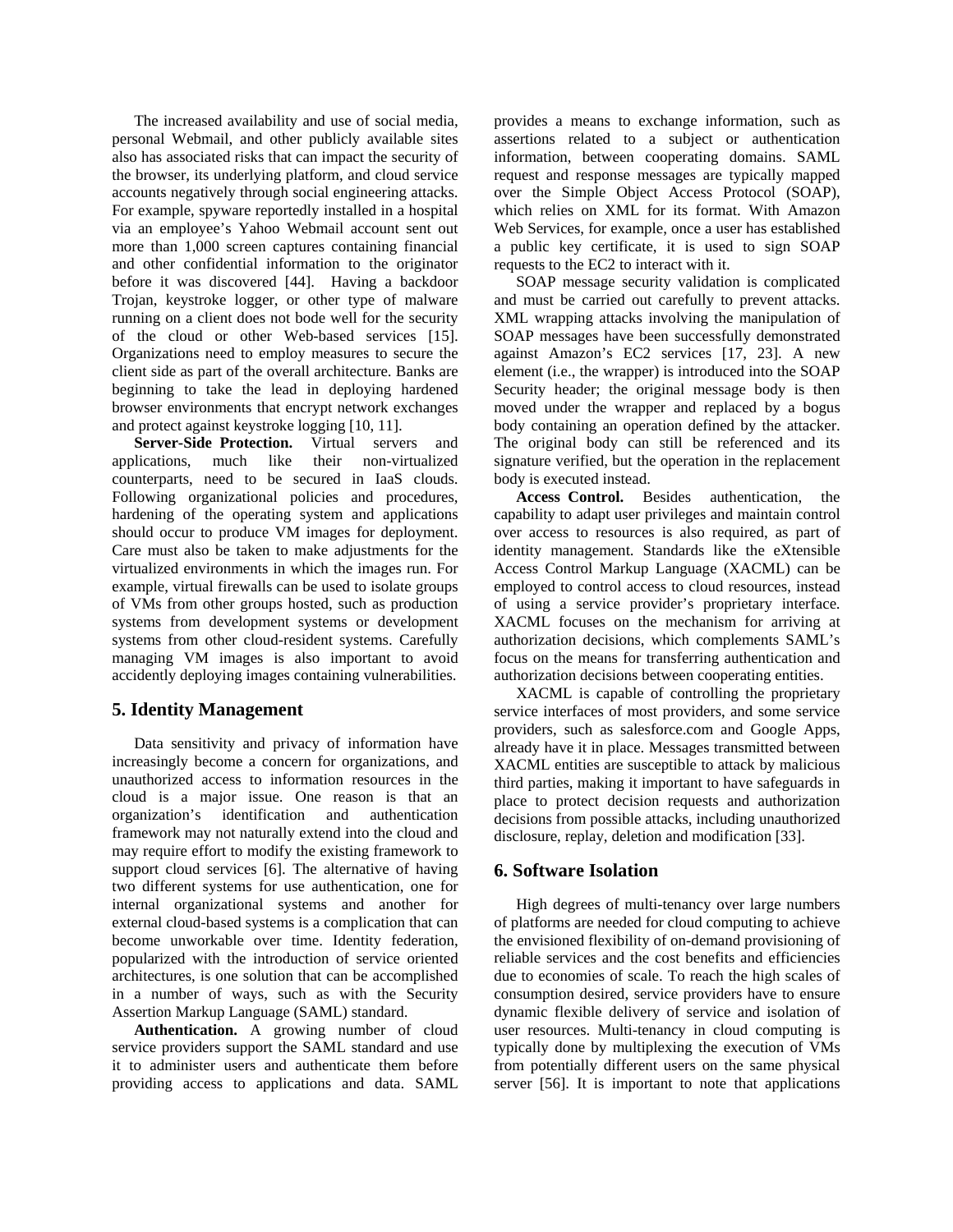deployed on guest VMs remain susceptible to attack and compromise, much the same as their nonvirtualized counterparts. This was dramatically exemplified recently by a botnet found operating out of Amazon's EC2 cloud computing environment [43, 67].

**Hypervisor Complexity.** The security of a computer system depends on the quality of the underlying software kernel that controls the confinement and execution of processes. A hypervisor or virtual machine monitor (VMM) is designed to run multiple guest VMs, hosting operating systems and applications, concurrently on a single host computer and to provide isolation between the guest VMS.

A VMM can, in theory, be smaller and less complex than an operating system. Small size and simplicity make it easier to analyze and improve the quality of security, giving a VMM the potential to be better suited for maintaining strong isolation between guest VMs than an operating system is for isolating processes [31]. In practice, however, modern hypervisors can be large and complex, comparable to an operating system, which negates this advantage. For example, Xen, an open source x86 VMM, incorporates a modified Linux kernel to implement a privileged partition for input/output operations, and KVM, another open source effort, transforms a Linux kernel into a VMM [31, 58, 68]. Understanding the use of virtualization by a service provider is a prerequisite to understanding the risks involved.

**Attack Vectors.** Multi-tenancy in VM-based cloud infrastructures, together with the subtleties in the way physical resources are shared between guest VMs, can give rise to new sources of threats. The most serious threat is that malicious code can escape the confines of its VMM and interfere with the hypervisor or other guest VMs. Live migration, the ability to transition a VM between hypervisors on different host computers without halting the guest operating system, and other features provided by VMM environments to facilitate systems management, also increase software size and complexity and potentially add other areas to target in an attack.

Several examples illustrate the types of attack vectors possible. The first is mapping the cloud infrastructure. While seemingly a daunting task to perform, researchers have demonstrated an approach with Amazon's EC2 network [56]. By launching multiple VM instances from multiple user accounts and using network probes, assigned IP addresses and domain names were used to identify service location patterns. Building on that information and general technique, the plausible location of a specific target VM could be identified and new VMs instantiated to be eventually co-resident with the target.

Once a suitable target location is found, the next step for the guest VM is to bypass or overcome containment by the hypervisor or to takedown the hypervisor and system entirely. Weaknesses in the available programming interfaces and the processing of instructions are common targets for uncovering vulnerabilities to exploit [13]. For example, a vulnerability was discovered in a VMware routine handling FTP requests, allowing specially crafted requests to corrupt a heap buffer in the hypervisor, which could allow the execution of arbitrary code [57, 59]. Similarly, a serious flaw that allows an attacker to write to an arbitrary out-of-bounds memory location was discovered in the PIIX4 power management code of VMware by fuzzing emulated I/O ports [50]. A denial of service vulnerability was also uncovered in a virtual device driver, which could allow a guest VM to crash the VMware host along with other VMs active there [64].

More indirect attack avenues may also be possible. For example, researchers developed a way for an attacker to gain administrative control of VMware guest VMs during a live migration, employing a manin-the-middle attack to modify the code used for authentication [49]. Memory modification during migration presents other possibilities such as the potential to insert a VM-base rootkit layer below the operating system [35]. Another example of an indirect attack is monitoring resource utilization on a shared server to gain information and perhaps perform a sidechannel attack, similar to attacks used in other computing environments [56]. For example, an attacker could determine periods of high activity, estimate high-traffic rates, and possibly launch keystroke timing attacks to gather passwords and other data from a target server.

# **7. Data Protection**

Data stored in the cloud typically resides in a shared environment collocated with data from other customers. Organizations moving sensitive and regulated data into the cloud, therefore, must account for the means by which access to the data is controlled and the data is kept secure.

**Data Isolation.** Data can take many forms. For example, for cloud-based application development, it includes the application programs, scripts, and configuration settings, along with the development tools. For deployed applications, it includes records and other content created or used by the applications, as well as account information about the users of the applications. Access controls are one means to keep data away from unauthorized users; encryption is another. Access controls are typically identity-based,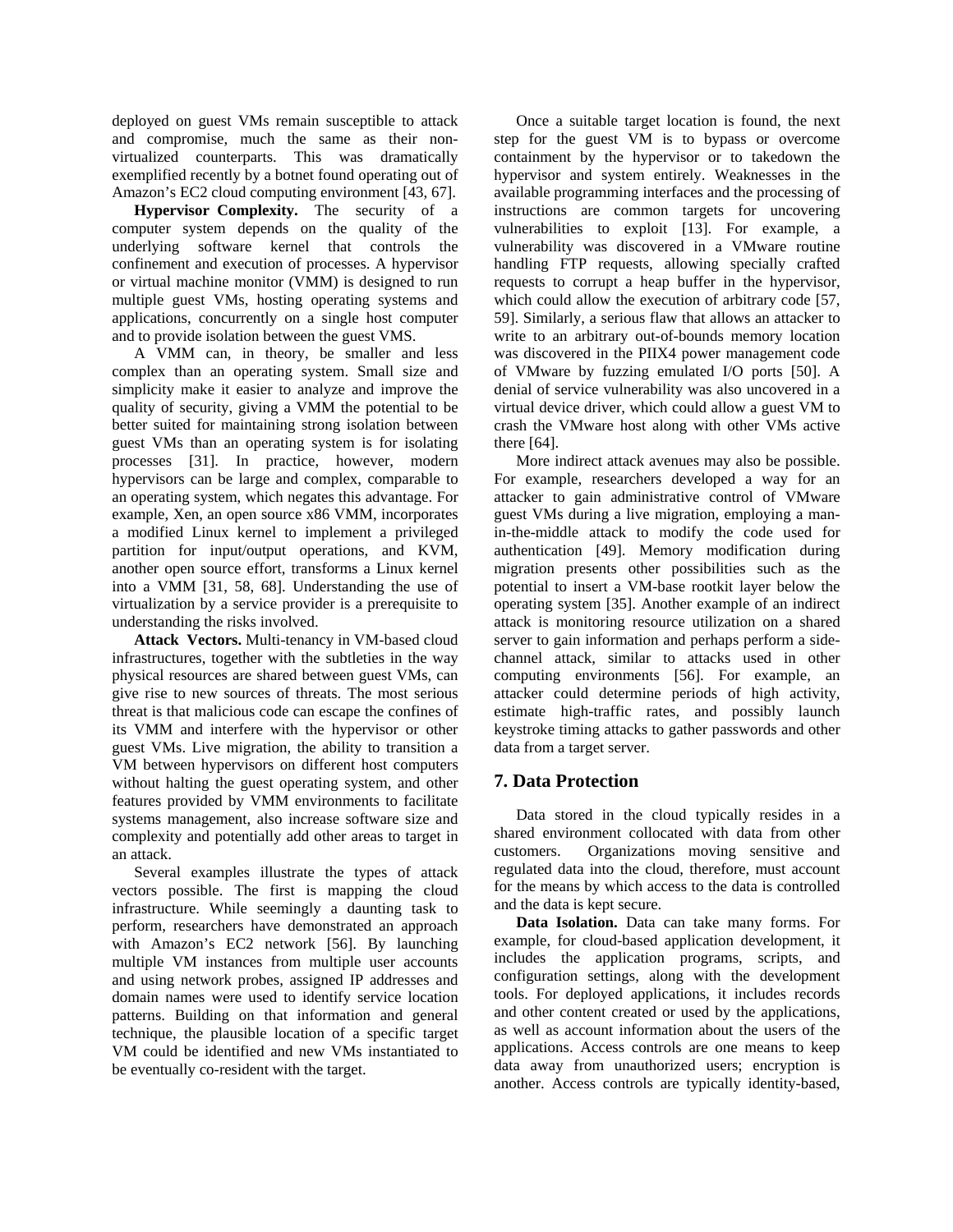which makes authentication of the user's identity an important issue in cloud computing.

Database environments used in cloud computing can vary significantly. For example, some environments support a multi-instance model, while others support a multi-tenant model. The former provides a unique database management system running on a VM instance for each service user, giving the user complete control over role definition, user authorization, and other administrative tasks related to security. The latter provides a predefined environment for the cloud service user that is shared with other tenants, typically through tagging data with a user identifier. Tagging gives the appearance of exclusive use of the instance, but relies on the service provider to maintain a sound secure database environment.

Various types of multi-tenant arrangements exist for databases. Each type pools resources differently, offering different degrees of isolation and resource efficiency [26, 65]. Other considerations also apply. For example, certain features like data encryption are only viable with arrangements that use separate rather than shared databases. These sorts of tradeoffs require careful evaluation of the suitability of the data management solution for the data involved. Requirements in certain fields, such as healthcare, would likely influence the choice of database and data organization used in an application. Privacy sensitive information, in general, is a serious concern [52].

Data must be secured while at rest, in transit, and in use, and access to the data controlled. Standards for communications protocols and public key certificates allow data transfers to be protected using cryptography. Procedures for protecting data at rest, however, are not as well standardized, making interoperability an issue due to the predominance of proprietary systems. The lack of interoperability affects the availability of data and complicates the portability of applications and data between cloud computing service providers.

Currently, the responsibility for cryptographic key management falls mainly on the cloud service subscriber. Key generation and storage is usually performed outside the cloud using hardware security modules, which do not scale well to the cloud paradigm. Work is ongoing to identify scalable and usable cryptographic key management and exchange strategies for use by government, which could help to alleviate the problem eventually. Protecting data in use is an emerging area of cryptography with few practical results to offer, leaving trust mechanisms as the main safeguard [22].

**Data Sanitization.** The data sanitization practices that a service provider implements have obvious implications for security. Sanitization is the removal of sensitive data from a storage device in various situations, such as when a storage device is removed from service or moved elsewhere to be stored. It also applies to backup copies made for recovery and restoration of service, and residual data remaining upon termination of service. In a cloud computing environment, data from one subscriber is physically commingled with the data of other subscribers, which can complicate matters. For example, with the proper skills and equipment, it is possible to recover data from failed drives that are not disposed of properly by service providers.

**Data Location.** One of the most common compliance issues facing an organization is data location [30, 51]. Use of an in-house computing center allows an organization to structure its computing environment and know in detail where data is stored and the safeguards used to protect the data. In contrast, a characteristic of many cloud computing services is that the detailed information of the location of an organization's data is unavailable or not disclosed to the service subscriber. This situation makes it difficult to ascertain whether sufficient safeguards are in place and whether legal and regulatory compliance requirements are being met. External audits and security certifications can, to some extent, alleviate this issue, but they are not a panacea.

Once information crosses a national border, it is extremely difficult to guarantee protection under foreign laws and regulations. For example, the broad powers of USA Patriot Act have raised concern with some foreign governments that the provisions would allow the U.S. government to access private information, such as medical records, outsourced to American companies [5]. Constraints on the transborder flow of unclassified sensitive data, as well as the requirements on the protection afforded the data, have become the subject of national and regional privacy and security laws and regulations [12].

The main compliance concerns with transborder data flows include whether the laws in the jurisdiction where the data was collected permit the flow, whether those laws continue to apply to the data post-transfer, and whether the laws at the destination present additional risks or benefits [12]. Technical, physical and administrative safeguards, such as access controls, often apply. For example, European data protection laws may impose additional obligations on the handling and processing of European data transferred to the U.S. [9].

# **8. Availability**

In simple terms, availability means that an organization has its full set of computing resources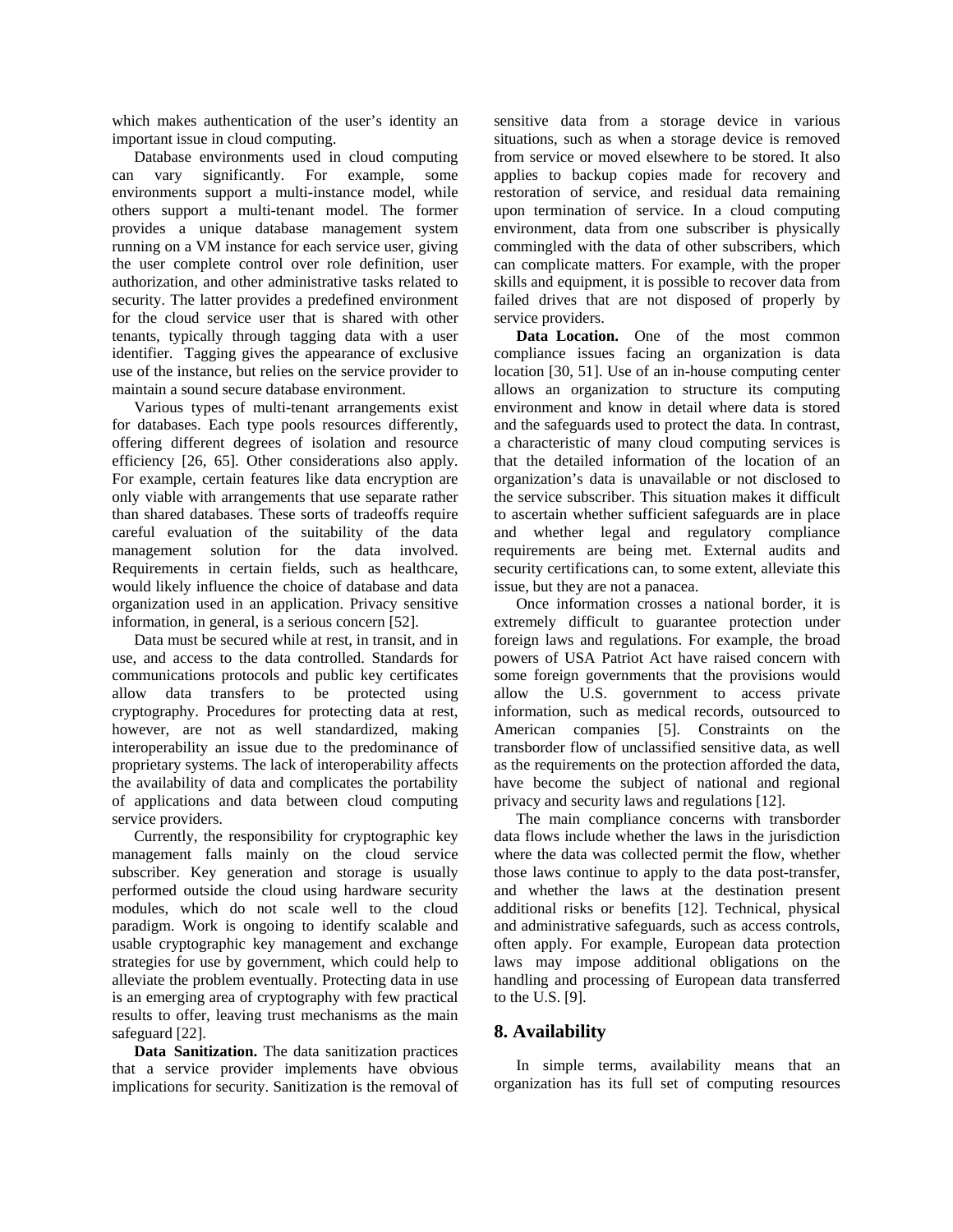accessible and usable at all times. Availability can be affected temporarily or permanently, and a loss can be partial or complete. Denial of service attacks, equipment outages, and natural disasters are all threats to availability.

**Temporary Outages.** Despite employing architectures designed for high service reliability and availability, cloud computing services can and do experience outages and performance slowdowns [41]. Several examples illustrate this point. In February 2008, Amazon's Simple Storage Service (S3) and EC2 services suffered a three-hour outage that, in turn, affected Twitter and other startup companies using the services [38, 47]. In June 2009, a lightning storm caused a partial EC2 outage that affected some users for 4 hours [48]. Similarly, a database cluster failure at Salesforce.com caused an outage for several hours in February 2008, and in January 2009, another brief outage occurred due to a network device failure [14, 20]. In March 2009, Microsoft's Azure cloud service experienced severe degradation for about 22 hours due to networking issues related to an upgrade [7].

At a level of 99.999% reliability, 8.76 hours of downtime is to be expected in a year. The level of reliability of a cloud service and also its capabilities for backup and recovery should be taken into account in the organization's contingency planning to address the restoration and recovery of disrupted cloud services and operations, using alternate services, equipment, and locations. Cloud storage services may represent a single point of failure for the applications hosted there. In such situations, a second cloud service provider could be used to back up data processed by the primary provider to ensure that during a prolonged disruption or serious disaster at the primary, the data remains available for immediate resumption of critical operations.

**Prolonged and Permanent Outages.** It is possible for a service provider to experience serious problems, like bankruptcy or facility loss, which affect service for extended periods or cause a complete shutdown. For example, in April 2009, the FBI raided computing centers in Texas and seized hundreds of servers, when investigating fraud allegations against a handful of companies that operated out of the centers [70]. The seizure disrupted service to hundreds of other businesses unrelated to the investigation, but who had the misfortune of having their computer operations collocated at the targeted centers. Other examples are the major data loss experienced by ma.gnolia, a bookmark repository service, and the abrupt failure of Omnidrive, an on-line storage provider, who closed without warning to its users in 2008 [3, 24].

**Denial of Service.** A denial of service attack involves saturating the target with bogus requests to

prevent it from responding to legitimate requests in a timely manner. An attacker typically uses multiple computers or a botnet to launch an assault. Even an unsuccessful distributed denial of service attack can quickly consume a large amount of resources to defend against and cause charges to soar. The dynamic provisioning of a cloud in some ways simplifies the work of an attacker to cause harm. While the resources of a cloud are significant, with enough attacking computers they can become saturated [28]. For example, a denial of service attack against BitBucket, a code hosting site, caused an outage of over 19 hours of downtime during an apparent denial of service attack on the underlying Amazon cloud infrastructure it uses [2, 46].

Besides publicly available services, denial of service attacks can occur against private services, such as those used in cloud management. For example, a denial of service attack occurred against the cloud management programming interface of the Amazon Cloud Services involved machine instances replicating themselves exponentially [60]. Internally assigned nonroutable addresses, used to manage resources within the service provider's network, may also be used as an attack vector. A worst-case possibility that exists is for elements of one cloud to attack those of another or to attack some of its own elements [28].

**Value Concentration.** The bank robber Willie Hutton is often attributed with the claim that he robbed banks "because that is where the money is" [8]. In many ways, data records are the currency of the  $21<sup>st</sup>$ century and cloud-based data stores are the bank vault, making them an increasingly preferred target. Just as an economy of scale exists in robbing banks instead of individuals, a high payoff ratio also exists for successfully compromising a cloud.

Finesse and circumvention was Willie's trademark and that style works well in the digital world of cloud computing. For instance, a recent exploit targeted a Twitter employee's email account by reportedly answering a set of security questions and then using that information to access company files stored on his organizational Google Apps account [25, 61]. A similar weakness was noted in Amazon Web Services (AWS) [19]. A registered email address and valid password for an account are all that is required to download authentication credentials from the AWS Web dashboard, which in turn grant access to the account's resources. Since lost passwords can be reset by email, an attacker controlling the mail system, or passively eavesdropping on the network thru which email containing a password reset would pass, could effectively take control of the account.

Having data collocated with the data of an organization with a high threat profile could also lead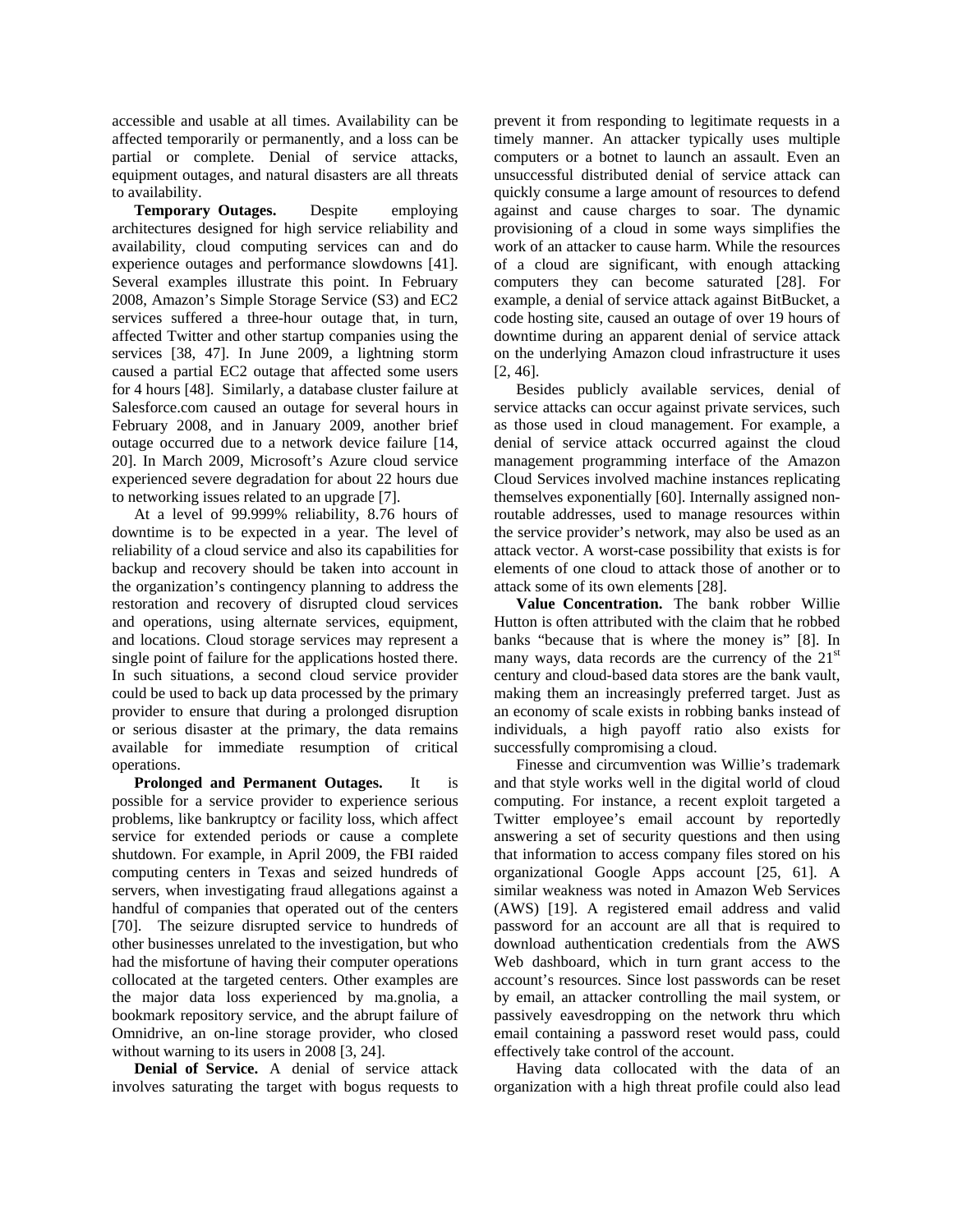to denial of service, as an unintended casualty from an attack targeted against that organization. Similarly, indirect effects from an attack against the physical resources of a high-profile organization's service provider are also a possibility. For example, IRS facilities are continually targeted by would be attackers [32, 39, 40].

#### **9. Conclusion**

In emphasizing the cost and performance benefits of the cloud, some fundamental security problems have receded into the background and been left unresolved. Several critical pieces of technology, such as a solution for federated trust, are not yet fully realized, impinging on successful deployments. Determining the security of complex computer systems is also a long-standing security problem that overshadows large scale computing in general. Attaining the high assurance qualities in implementations has been an elusive goal of computer security researchers and practitioners, and is also a work in progress for cloud computing.

Security of the cloud infrastructure relies on trusted computing and cryptography. Organizational data must be protected in a manner consistent with policies, whether in the organization's computing center or the cloud. No standard service contract exists that covers the ranges of cloud services available and the needs of different organizations. Having a list of common outsourcing provisions, such as privacy and security standards, regulatory and compliance issues, service level requirements and penalties, change management processes, continuity of service provisions, and termination rights, provides a useful starting point [51].

The migration to a cloud computing environment is in many ways an exercise in risk management. Both qualitative and quantitative factors apply in an analysis. The risks must be carefully balanced against the available safeguards and expected benefits, with the understanding that accountability for security remains with the organization. Too many controls can be inefficient and ineffective, if the benefits outweigh the costs and associated risks. An appropriate balance between the strength of controls and the relative risk associated with particular programs and operations must be ensured.

#### **10. References**

[1] J. Brodkin, Loss of Customer Data Spurs Closure of Online Storage Service 'The Linkup,' Network World, August 11, 2008, http://www.networkworld.com/news/2008/081108-linkupfailure.html?page=1

[2] C. Brooks, Amazon EC2 Attack Prompts Customer Support Changes, Tech Target, October 12, 2009, http://searchcloudcomputing.techtarget.com/news/article/0,2 89142,sid201\_gci1371090,00.html

[3] M. Calore, Ma.gnolia Suffers Major Data Loss, Site Taken Offline, Wired Magazine, January 30, 2009, http://www.wired.com/epicenter/2009/01/magnolia-suffer/

[4] D. Cappelli, A. Moore, R. Trzeciak, T. J. Shimeall, Common Sense Guide to Prevention and Detection of Insider Threats, 3rd Edition, Version 3.1, CERT, January 2009, http://www.cert.org/archive/pdf/CSG-V3.pdf

[5] USA Patriot Act Comes under Fire in B.C. Report, CBC News, October 30, 2004, http://www.cbc.ca/canada/story/2004/10/29/patriotact\_bc041 029.html

[6] R. Chow et al., Controlling Data in the Cloud: Outsourcing Computation without Outsourcing Control, ACM Workshop on Cloud Computing Security, Chicago, IL, November 2009

[7] G. Clarke, Microsoft's Azure Cloud Suffers First Crash, The Register, March 16, 2009, http://www.theregister.co.uk/2009/03/16/azure\_cloud\_crash/

[8] S. Cocheo, The Bank Robber, the Quote, and the Final Irony, nFront, ABA Banking Journal, 1997, Irony, nFront, ABA Banking Journal, 1997, http://www.banking.com/aba/profile\_0397.htm

[9] Safe Harbor Privacy Principles, U.S. Department of Commerce, July 21, 2000, http://www.export.gov/safeharbor/eg\_main\_018247.asp

[10] J. E. Dunn, Ultra-secure Firefox Offered to UK Bank Users, Techworld, February 26, 2010, http://news.techworld.com/security/3213740/ultra-securefirefox-offered-to-uk-bank-users/

[11] J. E. Dunn, Virtualised USB Key Beats Keyloggers, Techworld, February 22, 2010, http://news.techworld.com/security/3213277/virtualised-usbkey-beats-keyloggers/

[12] M. P. Eisenhauer, Privacy and Security Law Issues in Off-shore Outsourcing Transactions, Hunton & Williams LLP, The Outsourcing Institute, February 15, 2005, http://www.outsourcing.com/legal\_corner/pdf/Outsourcing\_P rivacy.pdf

[13] P. Ferrie, Attacks on Virtual Machine Emulators, White Paper, Symantec Corporation, January 2007, http://www.symantec.com/avcenter/reference/Virtual\_Machi ne\_Threats.pdf

[14] T. Ferguson, Salesforce.com Outage Hits Thousands of Businesses, CNET News, January 8, 2009, http://news.cnet.com/8301-1001\_3-10136540-92.html

[15] S. Frei, T. Duebendorfer, G. Ollmann, M. May, Understanding the Web Browser Threat, ETH Zurich, Tech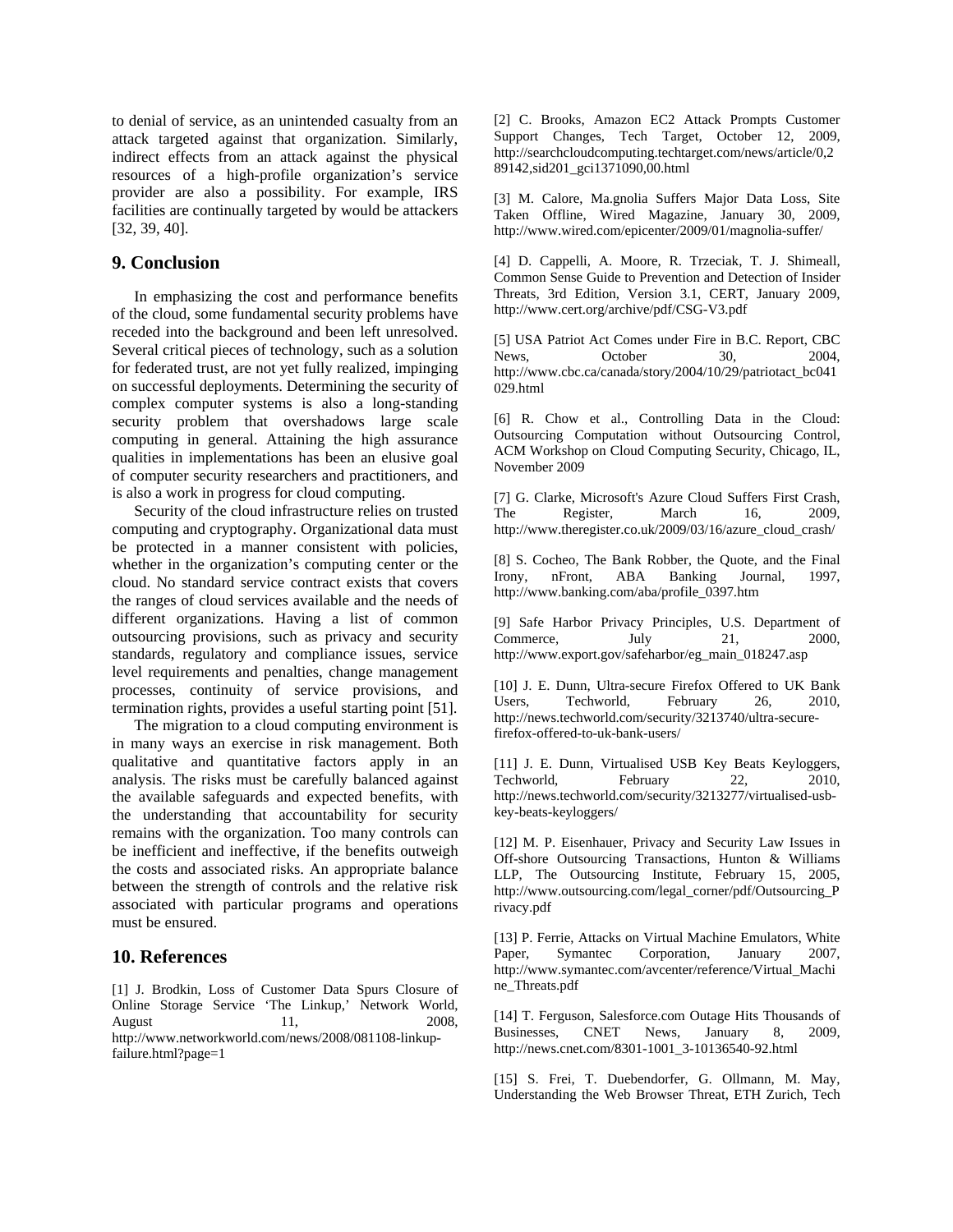Report Nr. 288, 2008, http://ecollection.ethbib.ethz.ch/eserv/eth:30892/eth-30892-01.pdf

[16] G. Fowler, B. Worthen, The Internet Industry is on a Cloud – Whatever That May Mean, The Wall Street Journal, March 26, 2009

[17] S. Gajek, M. Jensen, L. Liao, and J. Schwenk, Analysis of Signature Wrapping Attacks and Countermeasures, IEEE International Conference on Web Services, Los Angeles, CA, July 2009

[18] T. Garfinkel, M. Rosenblum, When Virtual is Harder than Real, HotOS'05, Santa Fe, NM, June 2005

[19] S. Garfinkel, An Evaluation of Amazon's Grid Computing Services: EC2, S3 and SQS, Technical Report TR-08-07, Center for Research on Computation and Society, Harvard University, July 2007

[20] D. Goodin, Salesforce.com Outage Exposes Cloud's Dark Linings, The Register, January 6, 2009, http://www.theregister.co.uk/2009/01/06/salesforce\_outage/

[21] D. Goodin, Webhost Hack Wipes Out Data for 100,000 Sites, The Register, June 8, 2009, http://www.theregister.co.uk/2009/06/08/webhost\_attack/

[22] A. Greenberg, IBM's Blindfolded Calculator, Forbes Magazine, July 13, 2009

[23] N. Gruschka, L. L. Iacono, Vulnerable Cloud: SOAP Message Security Validation Revisited, IEEE International Conference on Web Services, Los Angeles, CA, July 2009

[24] M. Gunderloy, Who Protects Your Cloud Data?, Web Worker Daily, January 13, 2008, http://webworkerdaily.com/2008/01/13/who-protects-yourcloud-data/

[25] Twitter Email Account Hack Highlights Cloud Dangers, Infosecurity Magazine, July 23, 2009, http://www.infosecurity-magazine.com/view/2668/twitteremail-account-hack-highlights-cloud-dangers-/

[26] D. Jacobs, S. Aulbach, Ruminations on Multi-Tenant Databases, Fachtagung für Datenbanksysteme in Business, Technologie und Web, March 2007, http://www.btw2007.de/paper/p514.pdf

[27] W. Jansen, Directions in Security Metrics Research, Interagency Report 7564, National Institute of Standards and Technology (NIST), April 2009

[28] M. Jensen, J. Schwenk, N. Gruschka, L. L. Iacono, On Technical Security Issues in Cloud Computing, IEEE International Conference on Cloud Computing, Bangalore, India, September 21-25, 2009

[29] Guide for Applying the Risk Management Framework to Federal Information Systems, Joint Task Force Transformation Initiative, Special Publication 800-37, Revision 1, NIST

[30] B. R. Kandukuri, R. Paturi V, A. Rakshit, Cloud Security Issues, IEEE International Conference on Services Computing, Bangalore, India, September 21-25, 2009

[31] P. A. Karger, I/O for Virtual Machine Monitors: Security and Performance Issues, IEEE Security and Privacy, September/October 2008

[32] N. Katz, Austin Plane Crash: Pilot Joseph Andrew Stack May Have Targeted IRS Offices, Says FBI, CBS News, February 18, 2010, http://www.cbsnews.com/8301- 504083\_162-6220271-

504083.html?tag=contentMain%3bcontentBody

[33] Y. Keleta, J. H. P. Eloff, H. S. Venter, Proposing a Secure XACML Architecture Ensuring Privacy and Trust, Research in Progress Paper, University of Pretoria, 2005, http://icsa.cs.up.ac.za/issa/2005/Proceedings/Research/093\_A rticle.pdf

[34] S. M. Kerner, Mozilla Confirms Security Threat from Malicious Firefox Add-Ons, eSecurity Planet, February 5, 2010,

http://www.esecurityplanet.com/news/article.php/3863331/M ozilla-Confirms-Security-Threat-From-Malicious-Firefox-Add-Ons.htm

[35] S. King et al., SubVirt: Implementing Malware with Virtual Machines, IEEE Symposium on Security and Privacy, Berkeley, California, May 2006

[36] B. Krebs, Salesforce.com Acknowledges Data Loss, Security Fix, The Washington Post, November 6, 2007

[37] E. Kowalski et al., Insider Threat Study: Illicit Cyber Activity in the Government Sector, Software Engineering Institute. January 2008. http://www.cert.org/archive/pdf/insiderthreat\_gov2008.pdf

[38] M. Krigsma, Amazon S3 Web Services Down. Bad, Bad News for Customers, ZDNET, February 15, 2008, http://blogs.zdnet.com/projectfailures/?p=602

[39] S. Labaton, 2 Men Held in Attempt to Bomb I.R.S. Office, New York Times, December 29, 1995

[40] 20-Year Term in Plot to Bomb IRS Offices, Nation In Brief, Los Angeles Times, August 10, 1996

[41] N. Leavitt. Is Cloud Computing Really Ready for Prime Time?, IEEE Computer, January 2009

[42] R. McMillan, Salesforce.com Warns Customers of Phishing Scam, PC Magazine, IDG News Network, November 6, 2007, http://www.pcworld.com/businesscenter/article/139353/sales forcecom\_warns\_customers\_of\_phishing\_scam.html

[43] R. McMillan, Hackers Find a Home in Amazon's EC2 Cloud, Infoworld, IDG News Network, December 10, 2009, http://www.infoworld.com/d/cloud-computing/hackers-findhome-in-amazons-ec2-cloud-742